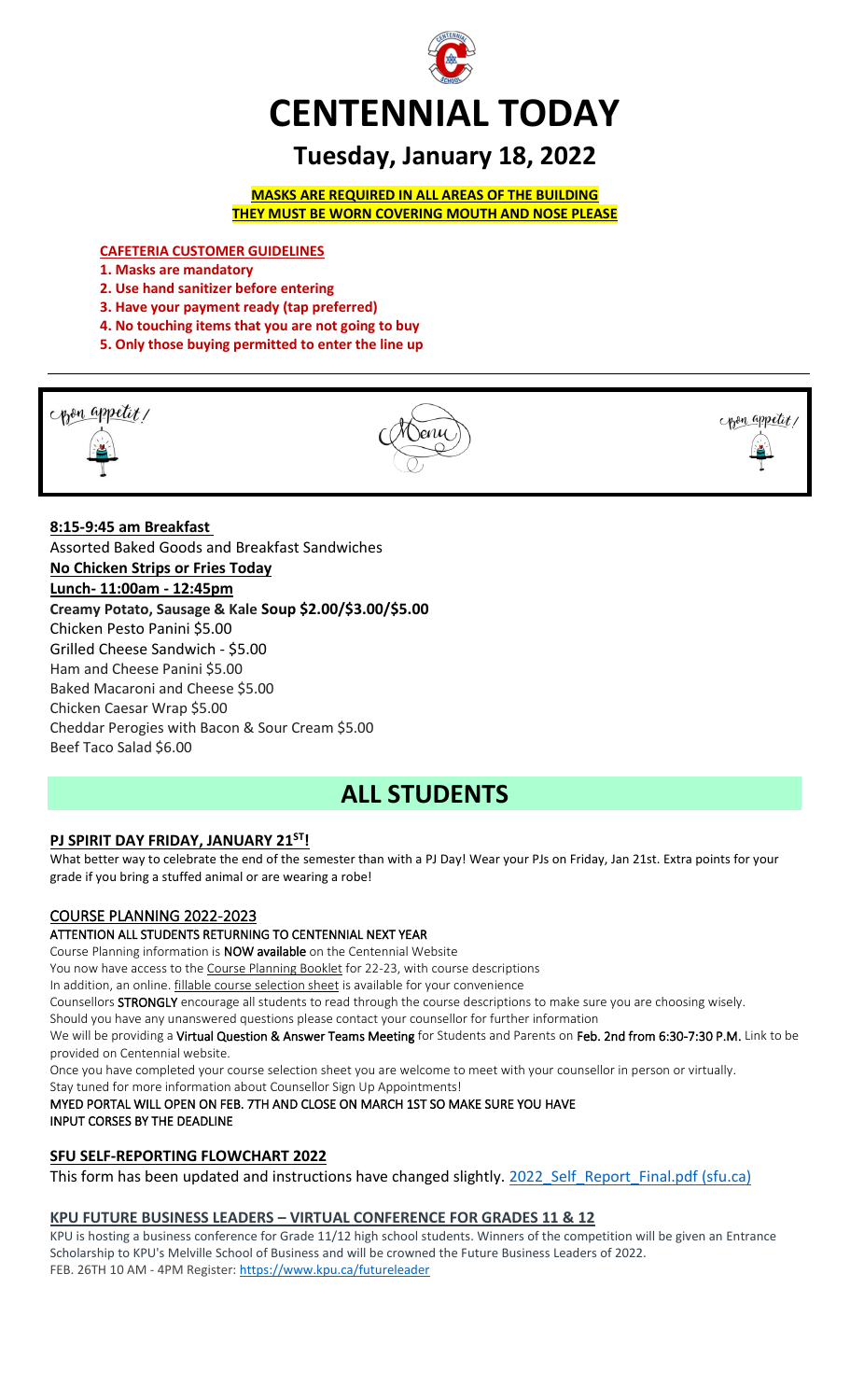# **THE SOGI CLUB**

"Hello Centennial! The SOGI club is meeting today in block 3 in the CHOIR ROOM! We are looking for members and allies to join us TUESDAYS! All students are welcome to join us in the choir room each week (starting JANUARY 18) for progressive discussions about the community, community initiatives & projects, and fun! Talk to any of our teacher reps/advocates: Ms. Marrington, Ms. Illing, Ms. Treherne or Ms. Gauer for any questions or concerns - Hope to see you there!

# **WOMEN IN SCIENCE VIRTUAL EVENT – BCCHA**

This event hosted by the BC Children's Hospital is open to female students grad 10 – 12. **Feb 10th 7-9pm**. Registration is open now. Limited capacity to 200. "Celebrating Success" is the theme of the event which will feature 6 amazing female faculty researchers and a Q & A panel encouraging young women to **"smash stereotypes, defy gender biases and defeat discrimination that hold women and girls back in STEM fields."** Follow the link to register ASAP<https://www.bcchr.ca/women-in-science>

# **BC TEAL CHARITABLE FOUNDATION AWARDS**

Four awards of \$3,00o available to BC graduating students who entered Canada as **refugees**. Proof of **Permanent Residency or Canadian citizenship required.**

Read the criteria: [https://www.bcteal.org/teal-charitable-foundation/#tcf\\_awards\\_\\_\\_038\\_\\_how\\_to\\_apply](file://///d00-v02-p01/Shared_Data/076/Staff_Shared/Office/centennial%20today/Centennial%20Today%202021-2022/January%202022/​https:/www.bcteal.org/teal-charitable-foundation/%23tcf_awards___038__how_to_apply) **Deadline Jan. 31, 2022** David Lam/BC TEAL ELL

An ELL Grad with combined academic competence with school and community service, and who wishes to further his/her education at a post-secondary institution in British Columbia

[https://www.bcteal.org/award\\_scholarship/david-c-lam-ell-scholarship/](https://www.bcteal.org/award_scholarship/david-c-lam-ell-scholarship/​)

TCF Refugee Award

The TCF Refugee Award is for a refugee who has shown courage and determination while adapting to a new language and culture in Canada. It is valued at \$3,000.

[https://www.bcteal.org/award\\_scholarship/tcf-refugee-award/](https://www.bcteal.org/award_scholarship/tcf-refugee-award/)

# **NICHOLAS COLLINS FOUNDERS REFUGEE AWARD**

The Nicholas Collins Founders Refugee Award is awarded to a refugee who has shown courage and determination while adapting to a new language and culture in Canada. It is valued at \$3,000.

[https://www.bcteal.org/award\\_scholarship/nicholas-collins-founders-refugee-award/](https://www.bcteal.org/award_scholarship/nicholas-collins-founders-refugee-award/)

# **TAIGA GALLI MEMORIAL REFUGEE AWARD**

The Taiga Galli Memorial Refugee Award is for a refugee who has shown courage and determination while adapting to a new language and culture in Canada. It is valued at \$3,000 [https://www.bcteal.org/award\\_scholarship/taiga-galli-memorial-refugee-award/](https://www.bcteal.org/award_scholarship/taiga-galli-memorial-refugee-award/)

## **HOW WILL YOU GIVE BACK THIS YEAR?**

Participate in our monthly give-back challenges to enter draws for prizes. For more details, check out our Instagram @centgivesback for this month's challenges! Can't wait to see your entries, centaurs!

#### **LIBRARY SEATING LIMIT**

Starting this week, and likely at least until Omicron has run its course, the library is reducing seating capacity to 50 percent as we did last school year. This means, for example, no more than two people per table in the classroom area, and no seating on the floor of the Fiction Room, in the stacks, or on the stairs. It is very likely that the library will hit 50 percent early in Period 3, so if you want to study in the library, it would be best to come right away. Once we reach our seating limit, the doors will be closed until there is space. Note: You cannot come in and 'reserve' seats by leaving bags or books on them. If you leave after the doors have been closed, you may not be able to get in again until the end of the block. Thank you for your co-operation.

# **GRADE 12'S**

# **STS SELECTION ERRORS**

If you have selected **VCC (Vancouver Community College)** on your STS you may want to double check that you have not selected **Vancouver Career College** in error. Please log in to make the change and add VCC. Students who have made only ONE Post-Secondary selection will be receiving an email. Generally, students should strive to have at least TWO institutions selected. Not sure? Email Mrs. HW [dhealeywright@sd43.bc.ca](mailto:dhealeywright@sd43.bc.ca) for support.

#### **SCHULICH LEADER NOMINATION AND BC EXCELLENCE AWARD NOMINATION APPLICATIONS**

Due this Wednesday Jan. 19<sup>th</sup> by 3:15.

[https://www.sd43.bc.ca/school/centennial/ProgramsServices/CareerCentre/financeawards/Pages/default.aspx?login=-](https://www.sd43.bc.ca/school/centennial/ProgramsServices/CareerCentre/financeawards/Pages/default.aspx?login=-325083394#/=) [325083394#/=](https://www.sd43.bc.ca/school/centennial/ProgramsServices/CareerCentre/financeawards/Pages/default.aspx?login=-325083394#/=)





**THE CAREER CENTRE IS ON INSTAGRAM – follow us @cent43careercentre**